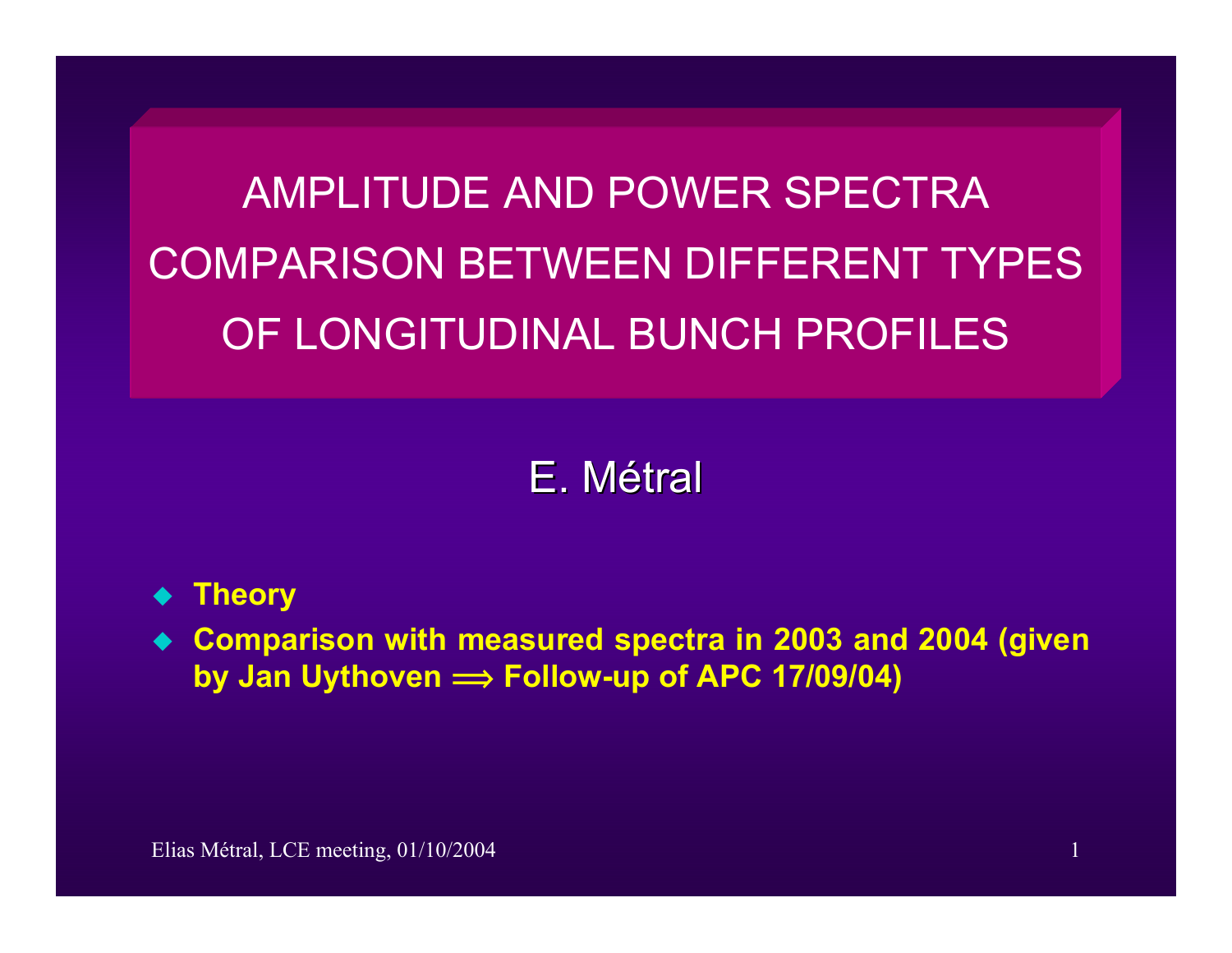

Elias Métral, LCE meeting, 01/10/2004 2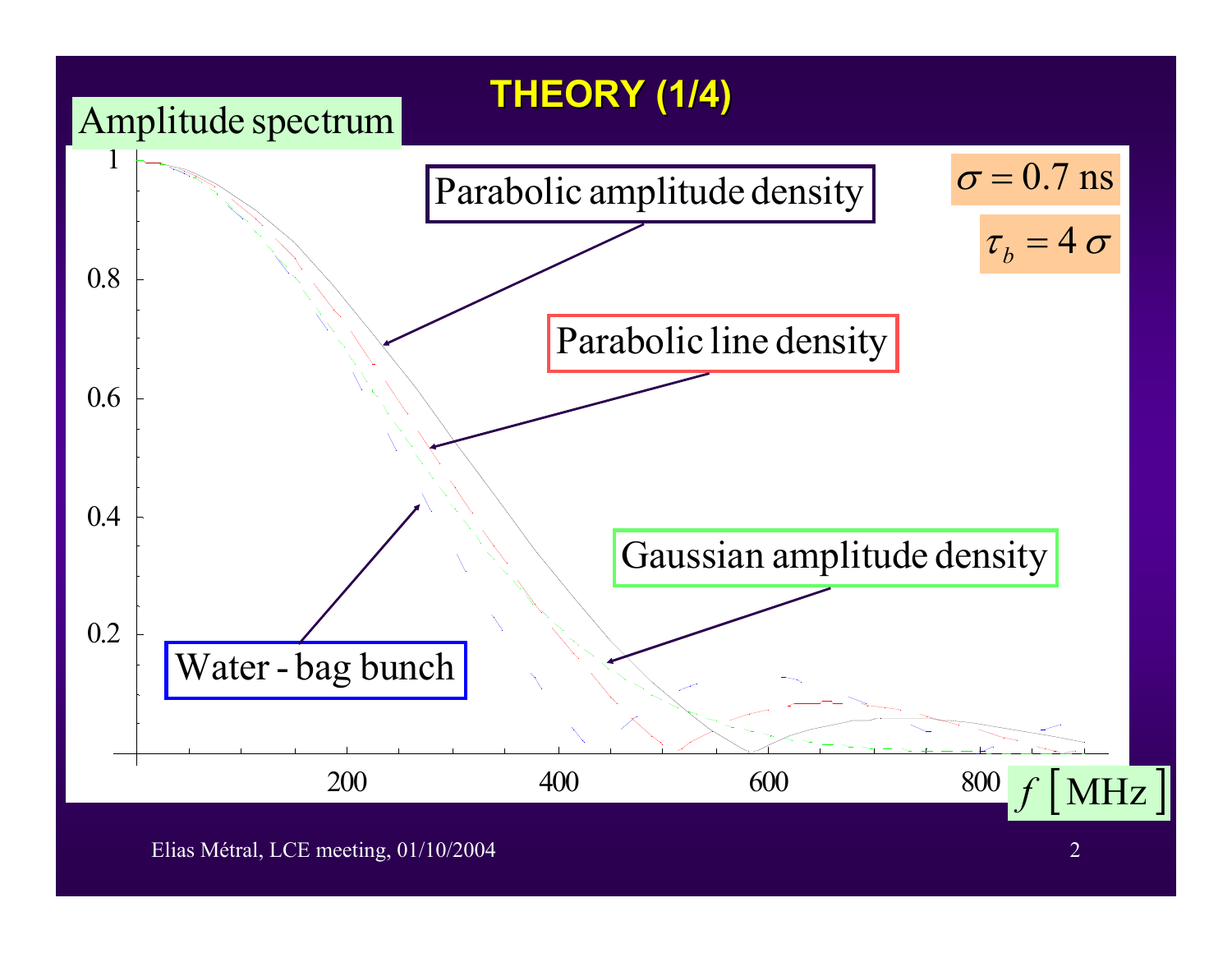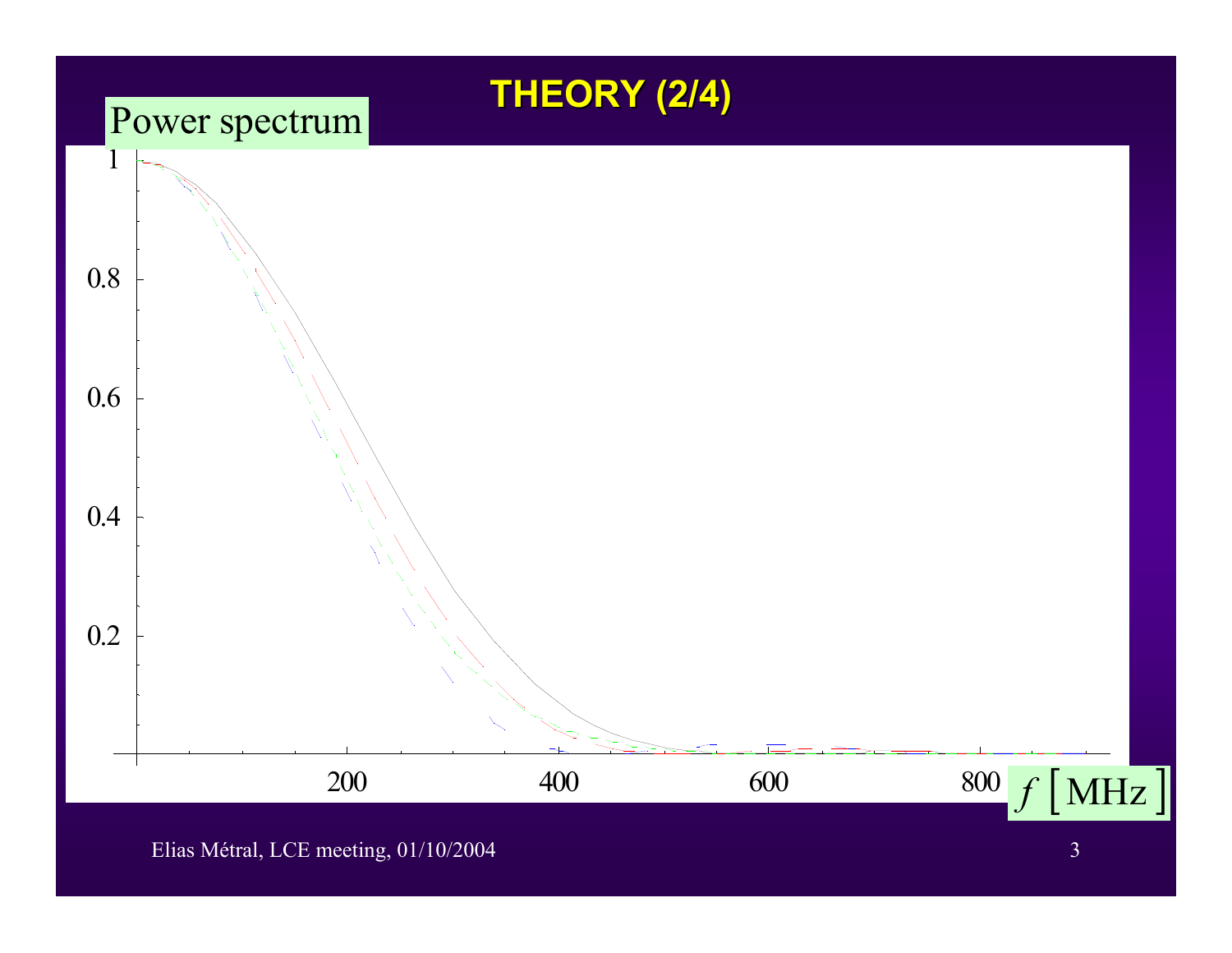## **THEORY (3/4) THEORY (3/4)**

**Computation of the power loss in the case of a broad-band resonator impedance (fit used by Elena Shaposhnikova for the longitudinal impedance of 1 SPS MKE kicker, Chamonix XIII, p. 47)**



Elias Métral, LCE meeting, 01/10/2004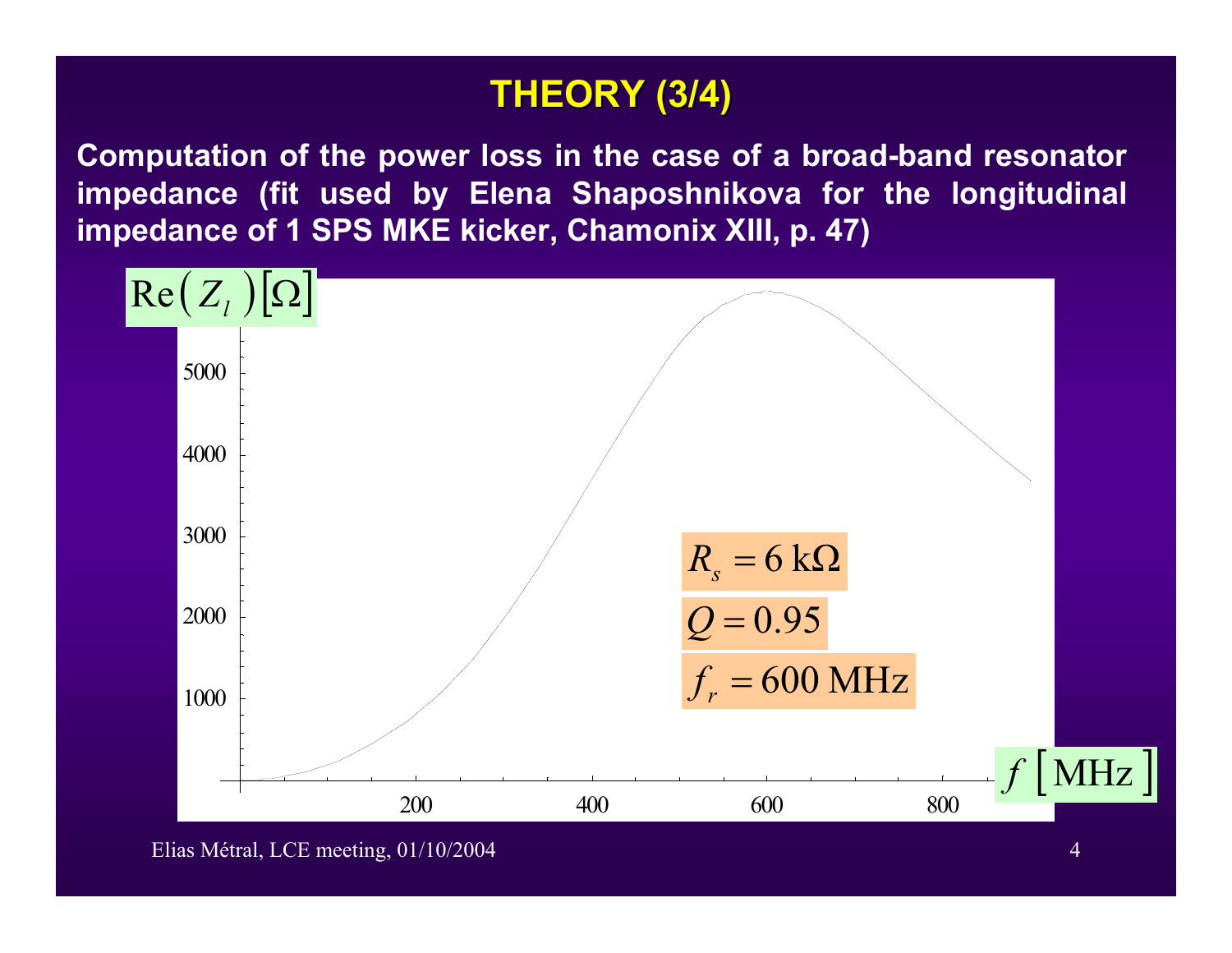## **THEORY (4/4) THEORY (4/4)**

- ♦ **Power (Parabolic line density) = 1.12 × Power (Gaussian)**
- $\blacklozenge$ **Power (Parabolic amplitude density) = 1.47 × Power (Gaussian)**
- $\bullet$ **Power (Water-bag bunch) = 0.87 × Power (Gaussian)**

## **For the same total bunch**  $\bm{{\sf length}}$  assumed  $\tau_{\it b}$  =  $4\!\times\!0.7$   $\bm{{\rm ns}}$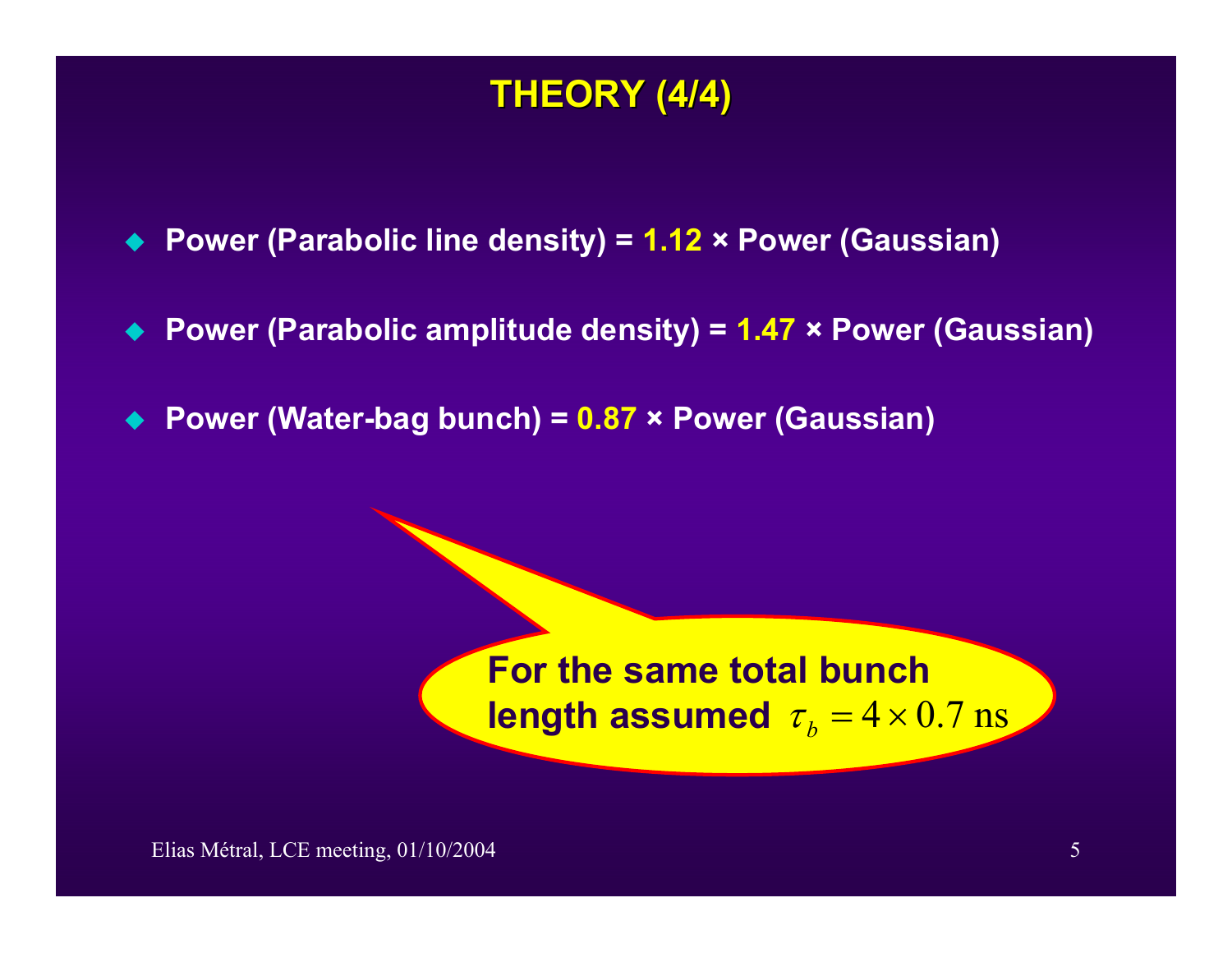## **Comparison with measured spectra in 2003 and 2004 (given by Jan Uythoven <sup>î</sup> Follow-up of APC 17/09/04) (1/4)**



Elias Métral, LCE meeting, 01/10/2004 6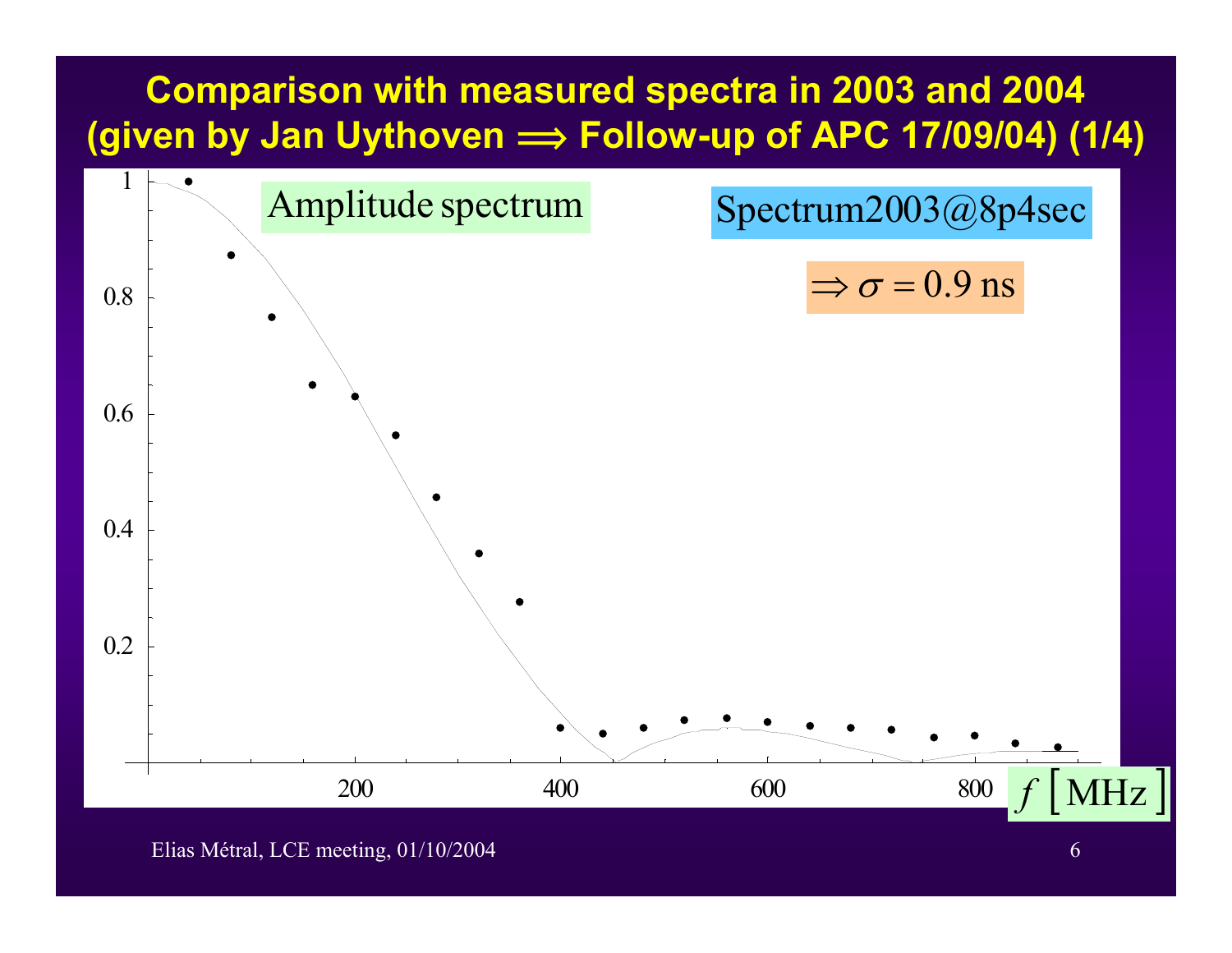## **Comparison with measured spectra in 2003 and 2004 (given by Jan Uythoven <sup>î</sup> Follow-up of APC 17/09/04) (2/4)**



Elias Métral, LCE meeting, 01/10/2004 7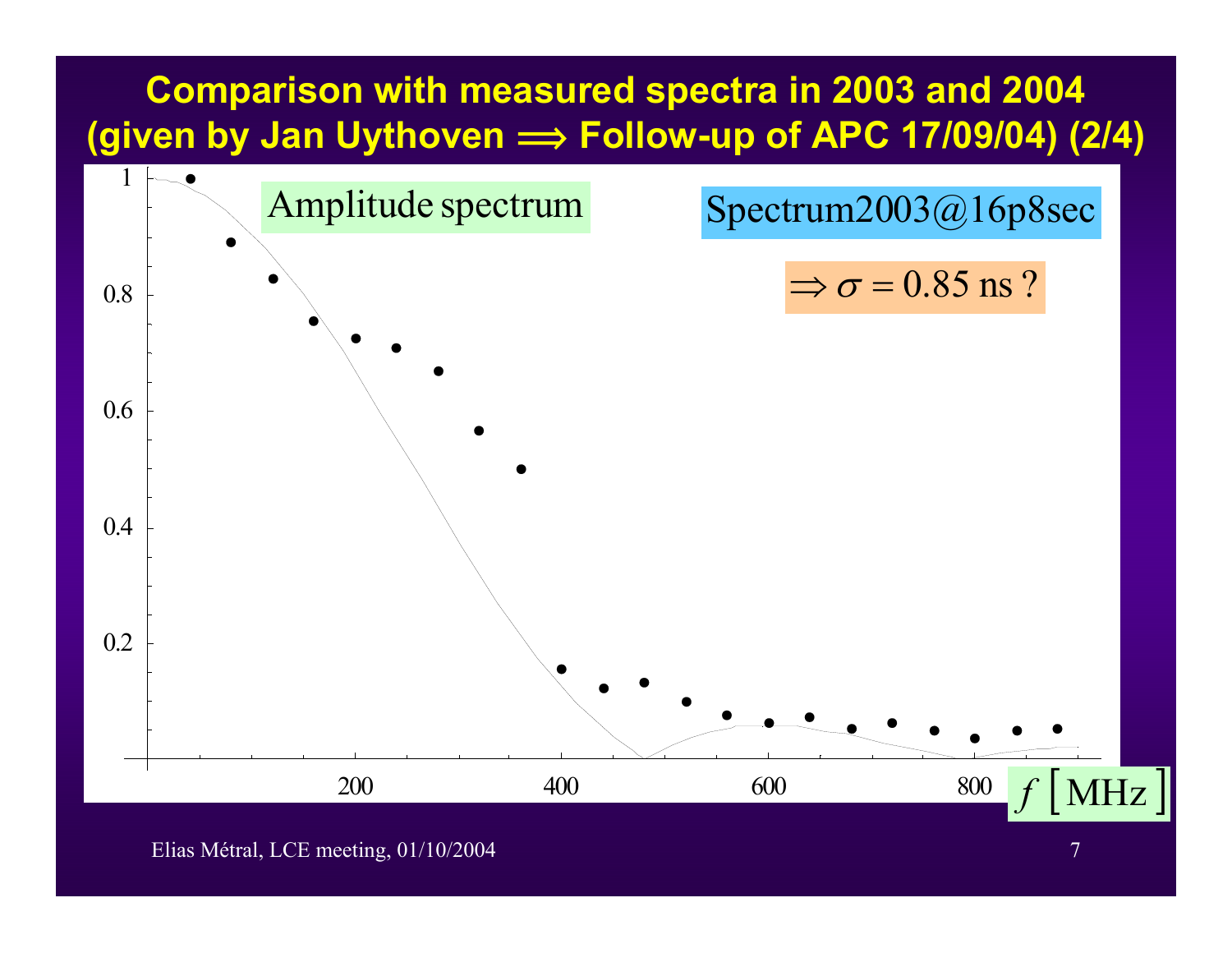#### **Comparison with measured spectra in 2003 and 2004 (given by Jan Uythoven <sup>î</sup> Follow-up of APC 17/09/04) (3/4)**



Elias Métral, LCE meeting, 01/10/2004 8